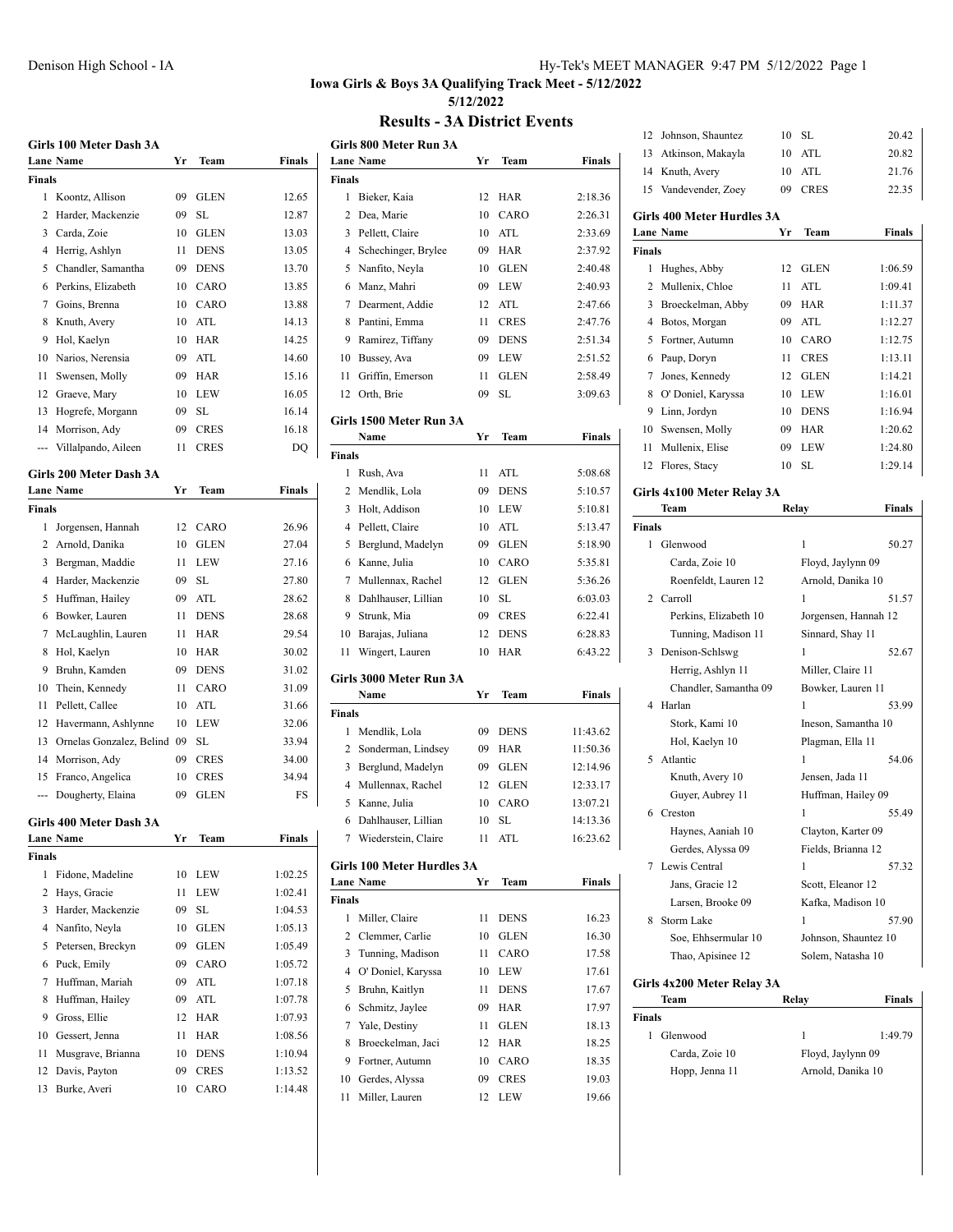### **Iowa Girls & Boys 3A Qualifying Track Meet - 5/12/2022 5/12/2022**

#### **Results - 3A District Events**<br> $\frac{1}{10:26.16}$ 2 Harlan

|           | Finals  (Girls 4x200 Meter Relay 3A) |
|-----------|--------------------------------------|
| 2 Carroll |                                      |

|   | 2 Carroll              | 1                         | 1:51.60 |
|---|------------------------|---------------------------|---------|
|   | Goins, Brenna 10       | Tunning, Madison 11       |         |
|   | Perkins, Elizabeth 10  | Sinnard, Shay 11          |         |
|   | 3 Lewis Central        | 1                         | 1:52.21 |
|   | James, Irelynn 10      | Heller, Avery 11          |         |
|   | Havermann, Ashlynne 10 | Bergman, Maddie 11        |         |
|   | 4 Atlantic             | 1                         | 1:52.65 |
|   | Huddleson, Madison 11  | Jensen, Jada 11           |         |
|   | Botos, Morgan 09       | Mullenix, Chloe 11        |         |
| 5 | Harlan                 | 1                         | 1:53.06 |
|   | Smith, Dani 10         | Broeckelman, Abby 09      |         |
|   | McLaughlin, Lauren 11  | Plagman, Ella 11          |         |
| 6 | Denison-Schlswg        | 1                         | 2:00.68 |
|   | Chandler, Samantha 09  | Harris, Hannah 09         |         |
|   | Adams, Taya 10         | Steinkuehler, Savannah 09 |         |
| 7 | Creston                | 1                         | 2:18.13 |
|   | Vandevender, Zoey 09   | Morrison, Ady 09          |         |
|   | Villalpando, Aileen 11 | Franco, Angelica 10       |         |
| 8 | <b>Storm Lake</b>      | 1                         | 2:25.95 |
|   | Nejera, Tanya 09       | Xiong, Kungsha 11         |         |
|   | Phiakhamta, Rose 11    | Hogrefe, Morgann 09       |         |

### **Girls 4x400 Meter Relay 3A**

|        | Team                 | Relay              | Finals                    |
|--------|----------------------|--------------------|---------------------------|
| Finals |                      |                    |                           |
| 1.     | Harlan               | 1                  | 4:09.91                   |
|        | Smith, Dani 10       | Metzger, Lilly 12  |                           |
|        | Broeckelman, Abby 09 | Bieker, Kaia 12    |                           |
|        | 2. Atlantic          | 1                  | 4:10.15                   |
|        | Middents, Nicole 10  |                    | Huffman, Mariah 09        |
|        | Mullenix, Chloe 11   | Rush, Ava 11       |                           |
| 3      | Glenwood             | 1                  | 4:10.17                   |
|        | Hopp, Jenna 11       | Koontz, Allison 09 |                           |
|        | Arnold, Danika 10    | Hughes, Abby 12    |                           |
|        | 4 Lewis Central      | 1                  | 4:11.71                   |
|        | Hays, Gracie 11      |                    | Fidone, Madeline 10       |
|        | James, Irelynn 10    |                    | Bergman, Maddie 11        |
|        | 5 Carroll            | 1                  | 4:16.57                   |
|        | Wittrock, Marasyn 09 | Aden, Katelyn 09   |                           |
|        | Tunning, Madison 11  | Dea, Marie 10      |                           |
|        | 6 Creston            | 1                  | 4:39.91                   |
|        | Paup, Doryn 11       | Fields, Brianna 12 |                           |
|        | Pantini, Emma 11     | Clayton, Karter 09 |                           |
| 7      | Denison-Schlswg      | 1                  | 4:52.42                   |
|        | Harris, Hannah 09    |                    | Steinkuehler, Savannah 09 |
|        | Musgrave, Brianna 10 | Bahnsen, Emily 09  |                           |
|        |                      |                    |                           |

### **Girls 4x800 Meter Relay 3A**

| Team          |                    | Relay            | <b>Finals</b> |
|---------------|--------------------|------------------|---------------|
| <b>Finals</b> |                    |                  |               |
| 1             | Atlantic           | 1                | 10:23.42      |
|               | Pellett, Claire 10 | Guyer, Aubrey 11 |               |
|               | Huffman, Mariah 09 | Rush, Ava 11     |               |

|    | Gessert, Jenna 11  | Bieker, Taylor 10 |                       |
|----|--------------------|-------------------|-----------------------|
|    | Gross, Ellie 12    | Bieker, Kaia 12   |                       |
| 3. | Glenwood           | 1                 | 10:30.02              |
|    | Hughes, Lauren 10  |                   | Schultz, Brooklyn 09  |
|    | Nanfito, Neyla 10  |                   | Petersen, Breckyn 09  |
|    | 4 Lewis Central    | 1                 | 12:28.85              |
|    | Jones, Madison 10  | Benck, Lauren 10  |                       |
|    | Mings, Kendall 10  | Scott, Lucy 10    |                       |
| 5. | Carroll            | 1                 | 14:01.31              |
|    | Kelly, Zoey 10     |                   | Johnson, Mackenzie 11 |
|    | Wittrock, Kiyah 09 |                   | Leymaster, Sienna 10  |
|    |                    |                   |                       |

### **Girls 800 Sprint Medley 3A**

| Team                    |                      | <b>Finals</b>                      |
|-------------------------|----------------------|------------------------------------|
| <b>Finals</b>           |                      |                                    |
| Carroll<br>$\mathbf{1}$ | 1                    | 1:53.09                            |
| Wittrock, Marasyn 09    | Sinnard, Shay 11     |                                    |
| Jorgensen, Hannah 12    | Dea, Marie 10        |                                    |
| Glenwood                | 1                    | 1:53.50                            |
| Carda, Zoie 10          | Floyd, Jaylynn 09    |                                    |
| Koontz, Allison 09      | Hughes, Abby 12      |                                    |
| Lewis Central           | 1                    | 1:57.40                            |
| James, Irelynn 10       | Heller, Avery 11     |                                    |
| Fidone, Madeline 10     | Hays, Gracie 11      |                                    |
| 4 Atlantic              | 1                    | 1:58.64                            |
| Huddleson, Madison 11   | Jensen, Jada 11      |                                    |
| Botos, Morgan 09        | Middents, Nicole 10  |                                    |
| Harlan                  | 1                    | 2:00.34                            |
| Stork, Kami 10          | Ineson, Samantha 10  |                                    |
| Metzger, Lilly 12       | Smith, Dani 10       |                                    |
| 6 Denison-Schlswg       | 1                    | 2:09.42                            |
|                         | Harris, Hannah 09    |                                    |
| Linn, Jordyn 10         | Bahnsen, Emily 09    |                                    |
| Storm Lake              | 1                    | 2:14.47                            |
| Soe, Ehhsermular 10     | Johnson, Shauntez 10 |                                    |
| Thao, Apisinee 12       | Solem, Natasha 10    |                                    |
| Creston                 | 1                    | 2:17.97                            |
| Haynes, Aaniah 10       | Gerdes, Alyssa 09    |                                    |
| Strunk, Sydney 11       | Davis, Payton 09     |                                    |
|                         |                      | Relay<br>Steinkuehler, Savannah 09 |

## **Girls Distance Medley 3A**

|               | Team                  | Relav                | Finals  |
|---------------|-----------------------|----------------------|---------|
| <b>Finals</b> |                       |                      |         |
| 1             | Carroll               | 1                    | 4:23.13 |
|               | Wittrock, Marasyn 09  | Jorgensen, Hannah 12 |         |
|               | Aden, Katelyn 09      | Dea, Marie 10        |         |
|               | 2 Harlan              | 1                    | 4:23.23 |
|               | Stork, Kami 10        | Ineson, Samantha 10  |         |
|               | Metzger, Lilly 12     | Bieker, Kaia 12      |         |
|               | 3 Atlantic            | 1                    | 4:31.00 |
|               | Huddleson, Madison 11 | Mullenix, Chloe 11   |         |
|               | Middents, Nicole 10   | Rush, Ava 11         |         |
| 4             | Glenwood              | 1                    | 4:36.50 |
|               | Crawford, Courtney 09 | Roenfeldt, Lauren 12 |         |
|               | Schultz, Brooklyn 09  | Hughes, Lauren 10    |         |

|   | 5 Denison-Schlswg  | 1                         | 4:52.24 |
|---|--------------------|---------------------------|---------|
|   | Herrig, Ashlyn 11  | Miller, Claire 11         |         |
|   | Bowker, Lauren 11  | Mendlik, Lola 09          |         |
|   | 6 Lewis Central    | 1                         | 5:00.13 |
|   | Jans, Gracie 12    | Scott, Eleanor 12         |         |
|   | Larsen, Brooke 09  | Bussey, Ava 09            |         |
|   | Creston            | 1                         | 5:02.90 |
|   | Haynes, Aaniah 10  | Strunk, Sydney 11         |         |
|   | Clayton, Karter 09 | Pantini, Emma 11          |         |
| 8 | Storm Lake         | 1                         | 5:32.60 |
|   | Xiong, Kungsha 11  | Ornelas Gonzalez, Belinda |         |
|   | Flores, Stacy 10   | Orth. Brie 09             |         |

### **Girls 4x100 Meter Shuttle Hurdle 3A Lane Team Relay Finals**

| Finals        |                       |    |                      |               |
|---------------|-----------------------|----|----------------------|---------------|
| 1             | Denison-Schlswg       |    | 1                    | 1:10.52       |
|               | Bruhn, Kaitlyn 11     |    | Bruhn, Kamden 09     |               |
|               | Adams, Taya 10        |    | Miller, Claire 11    |               |
|               | 2 Glenwood            |    | 1                    | 1:11.74       |
|               | Yale, Destiny 11      |    | Hughes, Abby 12      |               |
|               | Jones, Kennedy 12     |    | Clemmer, Carlie 10   |               |
| 3             | Harlan                |    | 1                    | 1:13.81       |
|               | Curren, Ally 12       |    | Broeckelman, Abby 09 |               |
|               | Broeckelman, Jaci 12  |    | Schmitz, Jaylee 09   |               |
|               | 4 Lewis Central       |    | 1                    | 1:19.75       |
|               | O' Doniel, Karyssa 10 |    | Miller, Lauren 12    |               |
|               | Mullenix, Elise 09    |    | Furlow, Madeline 09  |               |
| 5             | Creston               |    | 1                    | 1:24.39       |
|               | Travis, Grace 10      |    | Gerdes, Alyssa 09    |               |
|               | Vandevender, Zoey 09  |    | Clayton, Karter 09   |               |
|               | Girls High Jump 3A    |    |                      |               |
|               | Name                  | Yг | <b>Team</b>          | <b>Finals</b> |
| <b>Finals</b> |                       |    |                      |               |
| 1.            | Duran Keisi           | 09 | GLEN                 | 5-00.00       |

| Duran, Keisi         | 09 | GLEN        | $5 - 00.00$ |
|----------------------|----|-------------|-------------|
| 2 Merksick, Stacy    | 11 | <b>LEW</b>  | 5-00.00     |
| 3 Hernandez, Charley | 09 | <b>GLEN</b> | 4-08.00     |
| 4 Botos, Morgan      | 09 | ATL         | 4-08.00     |
| --- Harris, Hannah   | 09 | <b>DENS</b> | NH          |
| --- Badding, Bella   | 09 | CARO        | NH          |

### **Girls Long Jump 3A**

|               | Name               | Yг | <b>Team</b> | Finals   |
|---------------|--------------------|----|-------------|----------|
| <b>Finals</b> |                    |    |             |          |
| 1             | Sinnard, Shay      | 11 | CARO        | 18-04.00 |
|               | 2 Hopp, Jenna      | 11 | <b>GLEN</b> | 17-09.75 |
| 3             | Hernandez, Charley | 09 | <b>GLEN</b> | 17-05.50 |
| 4             | Harder, Mackenzie  | 09 | SL.         | 17-01.00 |
| 5             | Bergman, Maddie    | 11 | LEW         | 16-07.50 |
| 6             | McLaughlin, Lauren | 11 | <b>HAR</b>  | 16-00.00 |
| 7             | Bowker, Lauren     | 11 | <b>DENS</b> | 15-11.00 |
| 8             | Vogl, Hailey       | 10 | CARO        | 14-05.50 |
| 9             | Furlow, Madeline   | 09 | <b>LEW</b>  | 14-03.50 |
| 10            | Pellett, Callee    | 10 | ATL         | 12-09.00 |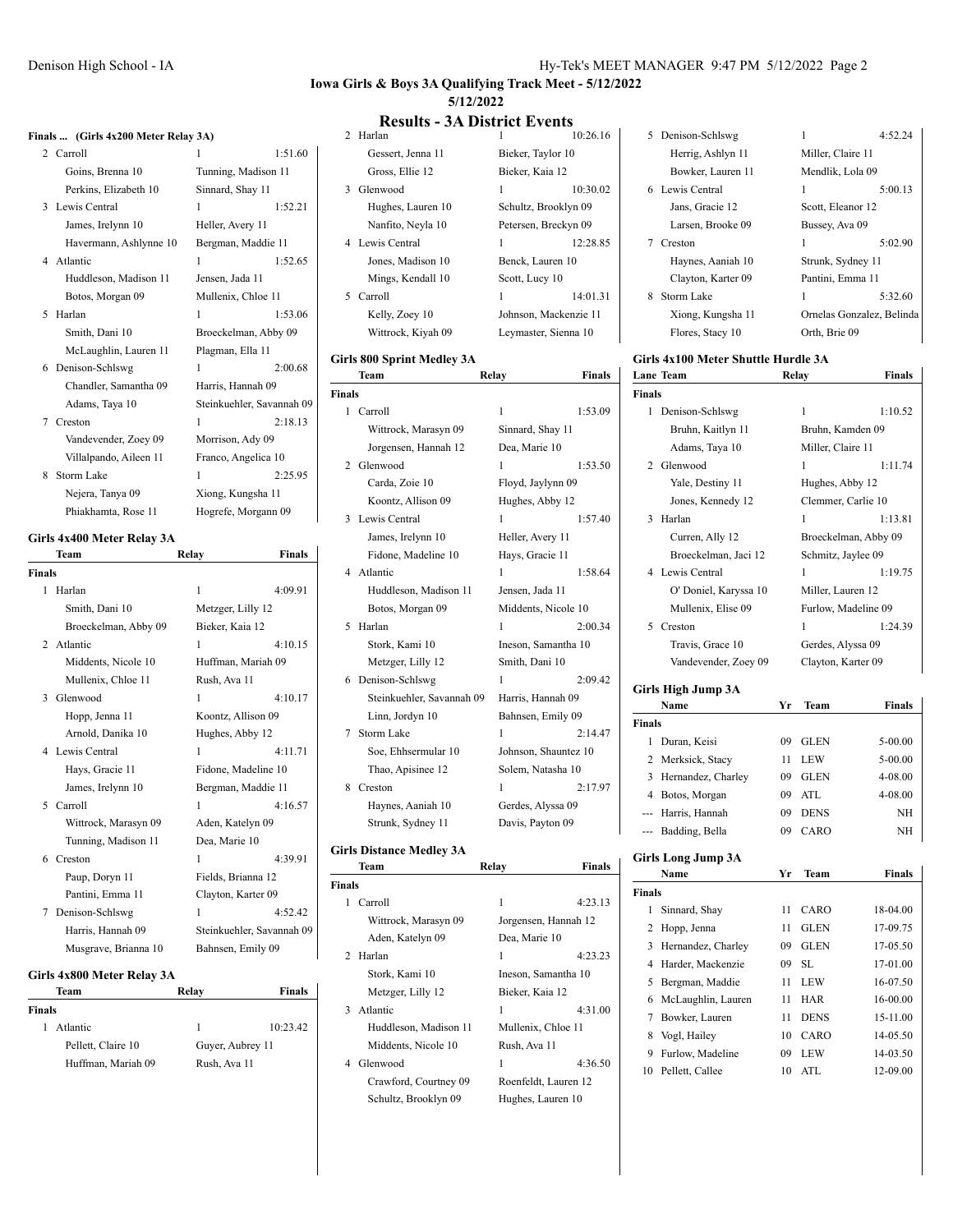### **Iowa Girls & Boys 3A Qualifying Track Meet - 5/12/2022 5/12/2022**

**Results - 3A District Events**<br>--- Hall, Aidan 11 HAR DNF

|        | <b>Girls Shot Put 3A</b>      |    |             |            |       |
|--------|-------------------------------|----|-------------|------------|-------|
|        | <b>Lane Name</b>              | Yr | Team        | Finals     | Boys  |
| Finals |                               |    |             |            | Lane  |
| 1      | Schmieding, Kierra            | 12 | LEW         | 38-05.00   | Final |
| 2      | Thramer, Elise                | 11 | LEW         | 37-03.00   | 1     |
| 3      | Arnold, Brynlee               | 12 | <b>GLEN</b> | 36-06.25   | 2     |
| 4      | Fields, Brianna               | 12 | <b>CRES</b> | 35-08.75   | 3     |
| 5      | Jones, Kennedy                | 12 | <b>GLEN</b> | 33-10.50   | 4     |
| 6      | Kuhlmann, Emma                | 09 | CARO        | 33-04.75   | 5     |
| 7      | Larsen, Chloe                 | 12 | HAR         | 31-07.50   | 6     |
| 8      | Jimenez-Russell, Alexis       | 10 | ATL         | 30-03.00   | 7     |
| 9      | Richter, Abbi                 | 11 | ATL         | 29-11.75   | 8     |
| 10     | Morales, Ashley               | 12 | <b>SL</b>   | 29-11.00   | 9     |
| 11     | Ayala, Vanessa                | 12 | CARO        | 29-09.50   | 10    |
| 12     | Springman, Cameron            | 12 | <b>HAR</b>  | 28-07.75   | 11    |
| 13     | Coyle, Molly                  | 11 | SL          | 28-02.00   | 12    |
| 14     | Huebert, Norah                | 09 | <b>DENS</b> | 27-01.50   | 13    |
| 15     | Seaton, Taylor                | 12 | <b>CRES</b> | 26-05.25   |       |
| 16     | Lupian, Adrianna              | 10 | <b>DENS</b> | 25-08.00   | Boys  |
|        |                               |    |             |            | Lane  |
|        | <b>Girls Discus Throw 3A</b>  |    |             |            | Final |
|        | <b>Lane Name</b>              | Yr | Team        | Finals     | 1     |
| Finals |                               |    |             |            | 2     |
| 1      | Thramer, Elise                | 11 | <b>LEW</b>  | 135-10     | 3     |
| 2      | Ayala, Vanessa                | 12 | CARO        | 126-05     | 4     |
| 3      | Schmieding, Kierra            | 12 | LEW         | 117-07     | 5     |
| 4      | Fields, Brianna               | 12 | <b>CRES</b> | 110-09     | 6     |
| 5      | Hiller, Abi                   | 09 | <b>GLEN</b> | 109-01     | 7     |
| 6      | Arnold, Brynlee               | 12 | <b>GLEN</b> | 108-08     | 8     |
| 7      | Springman, Cameron            | 12 | HAR         | 104-01     | 9     |
| 8      | Richter, Abbi                 | 11 | ATL         | 99-04      | 10    |
| 9      | Paup, Doryn                   | 11 | <b>CRES</b> | 92-05      | 11    |
| 10     | Morales, Ashley               | 12 | SL          | 91-10      | 12    |
| 11     | Kennebeck, Heather            | 12 | CARO        | 91-06      | 13    |
| 12     | Hogrefe, Madelyn              | 09 | SL          | 91-05      | 14    |
| 13     | Lupian, Adrianna              | 10 | <b>DENS</b> | 83-01      | Boys  |
| 14     | Huebert, Norah                | 09 | <b>DENS</b> | 80-06      | Lane  |
| 15     | Jimenez-Russell, Alexis       | 10 | ATL         | 75-05      | Final |
|        | 16 Larsen, Chloe              | 12 | HAR         | 69-00<br>I | 1     |
|        | <b>Boys 100 Meter Dash 3A</b> |    |             |            | 2     |
|        | Lane Name                     | Yr | Team        | Finals     | 3     |
| Finals |                               |    |             |            | 4     |
| 1      | Neuharth, Will                | 11 | HAR         | 10.81      | 5     |
| 2      | Sell, Brock                   | 12 | <b>GLEN</b> | 11.30      | 6     |
| 3      | Chanthavisouk, Joey           | 12 | SL          | 11.53      | 7     |
| 4      | Desy, Brailyn                 | 09 | <b>DENS</b> | 11.71      | 8     |
| 5      | Fields, Devon                 | 09 | ATL         | 11.86      | 9     |
| 6      | Houser, Tye                   | 09 | ATL         | 11.89      | 10    |
| 7      | Darden, Chase                 | 12 | GLEN        | 11.98      | 11    |
| 8      | Humpal, Julian                | 11 | LEW         | 12.30      | 12    |
| 9      | Aragon, Chris                 | 11 | <b>CRES</b> | 12.44      | 13    |
| 10     | Bruck, Jacob                  | 11 | <b>DENS</b> | 12.51      | 14    |
| 11     | Essick, Carter                | 09 | CARO        | 12.85      | 15    |
| 12     | Taylor, Christian             | 10 | CARO        | 12.91      |       |
| 13     | Saturno, Rey                  | 09 | <b>CRES</b> | 14.17      |       |

|                | Boys 200 Meter Dash 3A                     |      |                      |         |
|----------------|--------------------------------------------|------|----------------------|---------|
|                | <b>Lane Name</b>                           | Yr   | Team                 | Finals  |
| <b>Finals</b>  |                                            |      |                      |         |
| 1              | Hinsley, Tyler                             | 12   | LEW                  | 22.27   |
| 2              | Neuharth, Will                             | 11   | HAR                  | 22.71   |
| 3              | Sell, Brock                                | 12   | <b>GLEN</b>          | 23.27   |
| 4              | O'Hara, Gannon                             | 12   | ATL                  | 23.72   |
| 5              | Longmeyer, Payton                          | 10   | <b>GLEN</b>          | 23.81   |
| 6              | Arambula, Anthony                          | 09   | <b>DENS</b>          | 23.94   |
| 7              | Witte, Curtis                              | 10   | LEW                  | 24.46   |
| 8              | Dryden, Casen                              | 09   | <b>CRES</b>          | 24.82   |
| 9              | Larson, Jaice                              | 10   | $\operatorname{ATL}$ | 25.43   |
| 10             | Riley, Tyler                               | 09   | <b>CRES</b>          | 25.88   |
| 11             | Riesberg, Justin                           | 10   | CARO                 | 25.91   |
| 12             | Schliesman, Tate                           | 10   | CARO                 | 26.59   |
| 13             | Bruck, Jacob                               | 11   | DENS                 | 26.69   |
|                |                                            |      |                      |         |
|                | Boys 400 Meter Dash 3A<br><b>Lane Name</b> | Yr   | Team                 | Finals  |
| <b>Finals</b>  |                                            |      |                      |         |
| 1              | Dirkx, Zach                                | 12   | CARO                 | 52.88   |
| 2              | Lea, Karson                                | 11   | <b>LEW</b>           | 54.25   |
| 3              | Watson, Gabriel                            | 11   | LEW                  | 55.02   |
| $\overline{4}$ | Connell, Gavin                             | 11   | <b>GLEN</b>          | 55.58   |
| 5              | O'Brien, Tyson                             | 09   | ATL                  | 55.89   |
| 6              | Reisz, Jozef                               | 09   | HAR                  | 56.63   |
| 7              | Schaben, Carter                            | 12   | <b>GLEN</b>          | 56.84   |
| 8              | Evans, Austin                              | 10   | <b>CRES</b>          | 57.96   |
| 9              | Herbert, Aidan                             | 10   | <b>DENS</b>          | 58.00   |
| 10             | Templeton, Dayton                          | 12   | ATL                  | 58.33   |
| 11             | Soukkeo, Nathan                            | 11   | SL                   | 58.62   |
| 12             | Heisterkamp, Edrick                        | 09   | CARO                 | 58.82   |
| 13             | Morrison, Ty                               | 11   | <b>CRES</b>          | 59.15   |
| 14             |                                            | 09   | DENS                 | 59.41   |
|                | Desy, Brailyn                              |      |                      |         |
|                | <b>Boys 800 Meter Run 3A</b>               |      |                      |         |
|                | <b>Lane Name</b>                           | Yr   | Team                 | Finals  |
| Finals         |                                            |      |                      |         |
| 1              | Smith, Andrew                              | 10   | <b>GLEN</b>          | 2:05.94 |
|                | 2 Flores, Leonardo                         | 11 - | <b>DENS</b>          | 2:06.47 |
| 3              | Briley, Brandon                            | 10   | <b>CRES</b>          | 2:08.34 |
| 4              | Sliefert, Dylan                            | 12   | SL                   | 2:08.46 |
| 5              | Perrien, Ethan                             | 11   | <b>DENS</b>          | 2:09.00 |
| 6              | Proehl, Jayden                             | 11   | ATL                  | 2:13.08 |
| 7              | Petersen, Colin                            | 09   | LEW                  | 2:15.67 |
| 8              | Shannon, Jake                              | 10   | <b>GLEN</b>          | 2:15.81 |
| 9              | Bragg, Joseph                              | 10   | HAR                  | 2:16.83 |
| 10             | Olson, Jamison                             | 09   | LEW                  | 2:18.30 |
| 11             | Hagen, Colton                              | 10   | CARO                 | 2:23.57 |
| 12             | Noeth, Shane                               | 09   | HAR                  | 2:24.80 |
| 13             | Andersen, Caden                            | 11   | ATL                  | 2:26.23 |
| 14             | Schaeffer, Evan                            | 09   | CARO                 | 2:29.29 |
| 15             | Hopkins, Gabe                              | 09   | CRES                 | 2:38.84 |

| <b>DNF</b> | Boys 1600 Meter Run 3A                        |          |                    |                    |
|------------|-----------------------------------------------|----------|--------------------|--------------------|
|            | Name                                          | Yr       | Team               | <b>Finals</b>      |
| Finals     | Finals<br>1                                   |          |                    |                    |
| 22.27      | Eichhorn, Ethan<br>2<br>Keller, Bryant        | 10<br>10 | LEW<br><b>GLEN</b> | 4:39.32<br>4:39.88 |
| 22.71      | Sonntag, Alex<br>3                            | 10       | ATL                | 4:42.57            |
| 23.27      | Smith, Andrew<br>4                            | 10       | <b>GLEN</b>        | 4:43.00            |
| 23.72      | 5<br>North, Ryan                              | 10       | CARO               | 4:55.00            |
| 23.81      | Diercks, Kade<br>6                            | 10       | LEW                | 5:05.02            |
| 23.94      | 7<br>Ledesma, Ricky                           | 12       | DENS               | 5:05.60            |
| 24.46      | 8<br>Moon, Tyler                              | 12       | SL                 | 5:11.15            |
| 24.82      | 9<br>Wipperman, Riley                         | 11       | <b>CRES</b>        | 5:13.91            |
| 25.43      | Bragg, Joseph<br>10                           | 10       | HAR                | 5:15.13            |
| 25.88      | 11<br>Lenzmeier, Matt                         | 12       | SL                 | 5:23.42            |
| 25.91      | Molinski, Blake<br>12                         | 09       | CARO               | 5:26.25            |
| 26.59      | Bruck, Caden<br>13                            | 09       | HAR                | 5:29.05            |
| 26.69      | Alfaro, Ismael<br>14                          | 09       | <b>DENS</b>        | 5:30.68            |
|            |                                               |          |                    |                    |
|            | Boys 3200 Meter Run 3A                        |          |                    |                    |
| Finals     | Name<br>Finals                                | Yr       | Team               | Finals             |
| 52.88      | 1<br>Eichhorn, Ethan                          | 10       | LEW                | 10:19.21           |
| 54.25      | 2<br>Keller, Bryant                           | 10       | GLEN               | 10:21.89           |
| 55.02      | 3<br>Diercks, Kade                            | 10       | LEW                | 10:54.04           |
| 55.58      | 4<br>Engler, Andrew                           | 12       | ATL                | 11:01.84           |
| 55.89      | 5<br>North, Ryan                              | 10       | CARO               | 11:21.01           |
| 56.63      | Berg, Zane<br>6                               | 12       | ATL                | 11:32.45           |
| 56.84      | 7<br>Slayman, Preston                         | 11       | <b>GLEN</b>        | 11:37.16           |
| 57.96      | Lenzmeier, Matt<br>8                          | 12       | <b>SL</b>          | 11:57.84           |
| 58.00      | 9<br>Olsen, Ethan                             | 09       | <b>DENS</b>        | 12:03.14           |
| 58.33      | 10<br>Moon, Tyler                             | 12       | SL                 | 12:30.52           |
| 58.62      | Shelton, Jonathan<br>11                       | 10       | <b>HAR</b>         | 13:44.37           |
| 58.82      | 12<br>Sonderman, Jeb                          | 09       | HAR                | 14:11.64           |
| 59.15      | <b>Boys 110 Meter Hurdles 3A</b>              |          |                    |                    |
| 59.41      | <b>Lane Name</b>                              | Yr       | Team               | Finals             |
|            | Finals                                        |          |                    |                    |
| Finals     | 1<br>Boldra, Tyler                            | 12       | GLEN               | 15.30              |
|            | 2<br>Driscoll-Lee, Anthony                    | 11       | <b>GLEN</b>        | 15.32              |
| :05.94     | 3 McLaren, Jackson                            |          | 11 ATL             | 15.96              |
| :06.47     | Pontow, Tanner<br>4                           | 12       | CARO               | 16.17              |
| :08.34     | Chanthavisouk, Joey<br>5                      | 12       | SL                 | 16.60              |
| :08.46     | Ibarra, Brian<br>6                            | 11       | <b>DENS</b>        | 16.72              |
| :09.00     | Rasmussen, Colton<br>7                        | 10       | ATL                | 17.17              |
| :13.08     | Humpal, Julian<br>8                           | 11       | LEW                | 17.34              |
| :15.67     | Klocke, Owen<br>9                             | 09       | CARO               | 18.12              |
| :15.81     | 10<br>Fah, Stephen                            | 10       | HAR                | 18.30              |
| :16.83     | Wallace, Chase<br>11                          | 11       | LEW                | 19.09              |
| :18.30     | 12<br>Stephens, Keegan                        | 09       | <b>HAR</b>         | 19.96              |
| :23.57     |                                               |          |                    |                    |
| :24.80     | Boys 400 Meter Hurdles 3A<br><b>Lane Name</b> | Yr       | Team               | Finals             |
| :26.23     | Finals                                        |          |                    |                    |
| :29.29     | Kammrad, Braylon<br>1                         | 11       | LEW                | 57.51              |
| :38.84     | 2<br>Boldra, Tyler                            | 12       | GLEN               | 58.30              |
|            | 3<br>Fink, Jake                               | 10       | DENS               | 58.34              |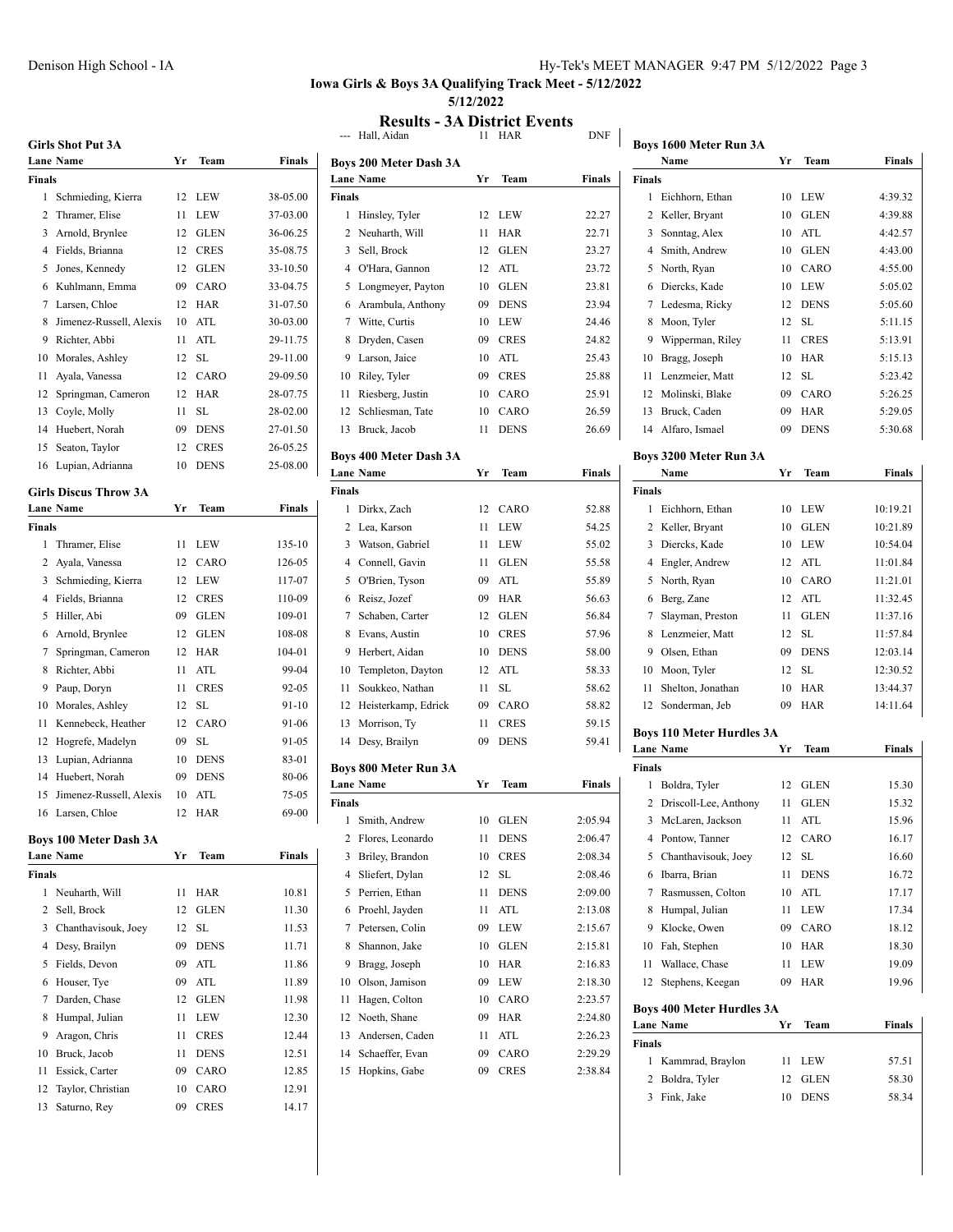### **Iowa Girls & Boys 3A Qualifying Track Meet - 5/12/2022 5/12/2022**

## **Results - 3A District Events**<br>
<sup>5</sup> Creston 1<br>
<sup>1:38.62</sup>

### **Finals ... (Boys 400 Meter Hurdles 3A)**

| 4 Bergman, Aidan   | 10  | <b>LEW</b>  | 59.60   |
|--------------------|-----|-------------|---------|
| 5 Ibarra, Brian    | 11  | <b>DENS</b> | 1:01.54 |
| 6 Petersen, Kaden  | 12. | <b>GLEN</b> | 1:01.76 |
| 7 McLaren, Jackson | 11  | ATL         | 1:02.83 |
| 8 Ludwig, Cooper   | 10  | CARO        | 1:04.62 |
| 9 Sorensen, Micah  | 10  | <b>HAR</b>  | 1:06.29 |
| 10 White, Maddox   | 09  | CARO        | 1:07.95 |
| 11 Keyanye, Bachi  | 10  | SL.         | 1:07.98 |
| 12 Leppla, Maddix  | 09  | <b>CRES</b> | 1:13.87 |
| 13 Schaefer, Josh  | 09  | <b>CRES</b> | 1:14.84 |

### **Boys 4x100 Meter Relay 3A**

|                             | Team                     | Relay                | <b>Finals</b> |
|-----------------------------|--------------------------|----------------------|---------------|
| <b>Finals</b>               |                          |                      |               |
| 1.                          | Lewis Central            | $\mathbf{1}$         | 43.06         |
|                             | Fidone, Luciano 11       | Hinsley, Tyler 12    |               |
|                             | Humpal, Jonathan 11      | Maker, Lual 10       |               |
| $\mathcal{D}_{\mathcal{A}}$ | Glenwood                 | 1                    | 44.61         |
|                             | Driscoll-Lee, Anthony 11 | Mulkins, Jackson 09  |               |
|                             | Frye, Colby 11           | Sell, Brock 12       |               |
| 3                           | Harlan                   | 1                    | 44.77         |
|                             | Eggerss, Brenden 10      | Neuharth, Will 11    |               |
|                             | Birch, Jacob 11          | Hall, Aidan 11       |               |
|                             | 4 Carroll                | 1                    | 45.45         |
|                             | Ziegman, Reece 09        | White, Jack 11       |               |
|                             | Richardson, Remy 12      | Dirkx, Zach 12       |               |
| 5.                          | Denison-Schlswg          | 1                    | 46.15         |
|                             | Desy, Brailyn 09         | Arambula, Anthony 09 |               |
|                             | Wiebers, Luke 10         | Cardenas, David 11   |               |
| 6                           | Atlantic                 | 1                    | 46.29         |
|                             | Keiser, Alex 11          | Fields, Devon 09     |               |
|                             | Houser, Tye 09           | Larson, Jaice 10     |               |
| 7                           | Storm Lake               | 1                    | 50.64         |
|                             | Turnquist, Brock 10      | Keyanye, Bachi 10    |               |
|                             | Talamantes, Alan 12      | Turner, Trevor 11    |               |
|                             | Creston                  | 1                    | DO            |
|                             | Seaton, Austin 11        | Conley, Payton 11    |               |
|                             | Riley, Tyler 09          | Aragon, Chris 11     |               |

## **Boys 4x200 Meter Relay 3A**

|        | Team                 | Relay                | Finals  |
|--------|----------------------|----------------------|---------|
| Finals |                      |                      |         |
| 1      | Lewis Central        | 1                    | 1:29.90 |
|        | Fidone, Luciano 11   | Hinsley, Tyler 12    |         |
|        | Kammrad, Braylon 11  | Humpal, Jonathan 11  |         |
|        | 2 Glenwood           | 1                    | 1:33.30 |
|        | Krause, Cody 11      | Longmeyer, Payton 10 |         |
|        | Frye, Colby 11       | Sell, Brock 12       |         |
| 3      | Harlan               | 1                    | 1:33.53 |
|        | Eggerss, Brenden 10  | Neuharth, Will 11    |         |
|        | Birch, Jacob 11      | Hall, Aidan 11       |         |
|        | 4 Denison-Schlswg    | 1                    | 1:36.03 |
|        | Arambula, Anthony 09 | Wiebers, Luke 10     |         |
|        | Cardenas, David 11   | Fink, Jake 10        |         |
|        |                      |                      |         |

|    | Seaton, Austin 11    | Dryden, Casen 09    |         |
|----|----------------------|---------------------|---------|
|    | Drake, Xander 09     | Conley, Payton 11   |         |
| 6. | Carroll              | 1                   | 1:39.50 |
|    | Ziegman, Reece 09    | White, Jack 11      |         |
|    | Tigges, Austin 11    | Richardson, Remy 12 |         |
| 7  | Atlantic             | 1                   | 1:43.22 |
|    | Hedrington, Dante 10 | McLaren, James 11   |         |
|    | Houser, Tye 09       | Larson, Jaice 10    |         |
| 8  | Storm Lake           | 1                   | 1:45.14 |
|    | Turnquist, Brock 10  | Keyanye, Bachi 10   |         |
|    | Talamantes, Alan 12  | Turner, Trevor 11   |         |
|    |                      |                     |         |

### **Boys 4x400 Meter Relay 3A**

|               | Team                 | Relay              | Finals                  |
|---------------|----------------------|--------------------|-------------------------|
| <b>Finals</b> |                      |                    |                         |
|               | 1 Lewis Central      | 1                  | 3:33.55                 |
|               | Fishell, Ethen 12    | Watson, Gabriel 11 |                         |
|               | Woltmann, Luke 10    | Fidone, Luciano 11 |                         |
|               | 2 Atlantic           | 1                  | 3:35.90                 |
|               | Pellett, Carter 11   | O'Hara, Gannon 12  |                         |
|               | O'Brien, Tyson 09    |                    | Whetstone, Bennett 10   |
| 3             | Glenwood             | 1                  | 3:43.45                 |
|               | Connell, Gavin 11    | Schaben, Carter 12 |                         |
|               | Cruz, Victor 09      | VonEssen, Grant 12 |                         |
|               | 4 Denison-Schlswg    | 1                  | 3:43.52                 |
|               | Herbert, Aidan 10    |                    | Castellanos, Esteban 12 |
|               | Perrien, Chandler 10 | Perrien, Ethan 11  |                         |
| 5             | Carroll              | 1                  | 3:43.60                 |
|               | Ziegman, Reece 09    |                    | Richardson, Remy 12     |
|               | Tigges, Austin 11    | Dirkx, Zach 12     |                         |
|               | 6 Creston            | 1                  | 3:43.93                 |
|               | Dryden, Casen 09     | Drake, Xander 09   |                         |
|               | Evans, Austin 10     | Briley, Brandon 10 |                         |
| 7             | Harlan               | 1                  | 3:49.82                 |
|               | Arkfeld, Will 10     |                    | Van Baale, Bryce 09     |
|               | Reisz, Jozef 09      | Van Baale, Bret 11 |                         |
| 8             | <b>Storm Lake</b>    | 1                  | 4:08.70                 |
|               | Soukkeo, Nathan 11   | Lenzmeier, Matt 12 |                         |
|               | Moon, Tyler 12       | Sliefert, Dylan 12 |                         |
|               |                      |                    |                         |

### **Boys 4x800 Meter Relay 3A**

|               | Team                | Relay                 | <b>Finals</b> |
|---------------|---------------------|-----------------------|---------------|
| <b>Finals</b> |                     |                       |               |
| 1.            | Denison-Schlswg     | 1                     | 8:36.54       |
|               | Flores, Leonardo 11 | Ledesma, Ricky 12     |               |
|               | Ibarra, Brian 11    | Perrien, Ethan 11     |               |
|               | 2. Atlantic         | 1                     | 8:37.11       |
|               | Andersen, Caden 11  | Sonntag, Alex 10      |               |
|               | Proehl, Jayden 11   | Whetstone, Bennett 10 |               |
| 3             | Glenwood            | 1                     | 8:39.80       |
|               | Smith, Andrew 10    | Shannon, Jake 10      |               |
|               | Mount, Nolan 10     | Williams, Andrew 12   |               |
| $\mathbf{4}$  | Lewis Central       | 1                     | 9:24.94       |
|               | Petersen, Colin 09  | Olson, Jamison 09     |               |
|               | Cox, Haidyn 10      | Arkfeld, Marshall 09  |               |
|               |                     |                       |               |

| Creston             | 1                | 9:38.07                |
|---------------------|------------------|------------------------|
| Riley, Tyler 09     | Morrison, Ty 11  |                        |
| Wipperman, Riley 11 | Hopkins, Gabe 09 |                        |
| Harlan              | 1                | 9:59.00                |
| Bragg, Joseph 10    | Noeth, Shane 09  |                        |
| Bruck, Caden 09     |                  | Sorensen, Micah 10     |
| Carroll             | 1                | 10:35.12               |
| Hagen, Colton 10    |                  | Heisterkamp, Edrick 09 |
| Schaeffer, Evan 09  | Boell. Noah 12   |                        |
|                     |                  |                        |

### **Boys 800 Sprint Medley 3A Team Relay Finals**

| <b>Finals</b><br>$\mathsf{l}$ |                                |                 |
|-------------------------------|--------------------------------|-----------------|
| $\mathbf{1}$                  | Lewis Central                  | 1               |
|                               | Humpal, Jonathan 11            | Maker, Lual 10  |
|                               | Hinsley, Tyler 12              | Fidone, Luciar  |
|                               | 2 Glenwood                     | 1               |
|                               | Frye, Colby 11                 | Mulkins, Jacks  |
|                               | Boldra, Tyler 12               | DeLashmutt, C   |
|                               | 3 Carroll                      | 1               |
|                               | Ziegman, Reece 09              | White, Jack 11  |
|                               | Richardson, Remy 12            | Dirkx, Zach 12  |
|                               | 4 Atlantic                     | 1               |
|                               | Houser, Tye 09                 | Larson, Jaice 1 |
|                               | O'Brien, Tyson 09              | Pellett, Carter |
|                               | 5 Denison-Schlswg              | 1               |
|                               | Cardenas, David 11             | Fink, Jake 10   |
|                               | Wiebers, Luke 10               | Desy, Brailyn   |
|                               | 6 Harlan                       | 1               |
|                               | Van Baale, Bret 11             | Van Baale, Bry  |
|                               | Reisz, Jozef 09                | Arkfeld, Will 1 |
|                               | 7 Creston                      | 1               |
|                               | Leppla, Maddix 09              | Schaefer, Josh  |
|                               | Riley, Tyler 09                | Aragon, Chris   |
| 8.                            | <b>Storm Lake</b>              | 1               |
|                               | Turnquist, Brock 10            | Keyanye, Bach   |
|                               | Talamantes, Alan 12            | Soukkeo, Nath   |
|                               | <b>Boys Distance Medley 3A</b> |                 |

| als          |                     |                       |         |
|--------------|---------------------|-----------------------|---------|
| $\mathbf{1}$ | Lewis Central       | 1                     | 1:36.99 |
|              | Humpal, Jonathan 11 | Maker, Lual 10        |         |
|              | Hinsley, Tyler 12   | Fidone, Luciano 11    |         |
| 2            | Glenwood            | 1                     | 1:39.03 |
|              | Frye, Colby 11      | Mulkins, Jackson 09   |         |
|              | Boldra, Tyler 12    | DeLashmutt, Cooper 09 |         |
| 3            | Carroll             | 1                     | 1:40.31 |
|              | Ziegman, Reece 09   | White, Jack 11        |         |
|              | Richardson, Remy 12 | Dirkx, Zach 12        |         |
|              | 4 Atlantic          | 1                     | 1:42.08 |
|              | Houser, Tye 09      | Larson, Jaice 10      |         |
|              | O'Brien, Tyson 09   | Pellett, Carter 11    |         |
| 5            | Denison-Schlswg     | 1                     | 1:44.37 |
|              | Cardenas, David 11  | Fink, Jake 10         |         |
|              | Wiebers, Luke 10    | Desy, Brailyn 09      |         |
| 6            | Harlan              | 1                     | 1:46.98 |
|              | Van Baale, Bret 11  | Van Baale, Bryce 09   |         |
|              | Reisz, Jozef 09     | Arkfeld, Will 10      |         |
| 7            | Creston             | 1                     | 1:49.53 |
|              | Leppla, Maddix 09   | Schaefer, Josh 09     |         |
|              | Riley, Tyler 09     | Aragon, Chris 11      |         |
| 8            | <b>Storm Lake</b>   | 1                     | 2:02.03 |
|              | Turnquist, Brock 10 | Keyanye, Bachi 10     |         |
|              | Talamantes, Alan 12 | Soukkeo, Nathan 11    |         |
|              |                     |                       |         |

### $\mathbf{y}$  3A **Team Relay Finals**

| Finals |                       |                     |         |
|--------|-----------------------|---------------------|---------|
| 1      | Denison-Schlswg       | 1                   | 3:43.75 |
|        | Cardenas, David 11    | Fink, Jake 10       |         |
|        | Wiebers, Luke 10      | Flores, Leonardo 11 |         |
|        | 2 Lewis Central       | 1                   | 3:45.70 |
|        | Witte, Curtis 10      | Bergman, Aidan 10   |         |
|        | Woltmann, Luke 10     | Fishell, Ethen 12   |         |
|        | 3 Creston             | 1                   | 3:48.47 |
|        | Drake, Xander 09      | Conley, Payton 11   |         |
|        | Dryden, Casen 09      | Briley, Brandon 10  |         |
|        | 4 Glenwood            | 1                   | 3:50.93 |
|        | Darden, Trey 09       | Frye, Colby 11      |         |
|        | DeLashmutt, Cooper 09 | Keller, Bryant 10   |         |
|        | 5 Atlantic            | 1                   | 3:57.12 |
|        | O'Hara, Gannon 12     | Pellett, Carter 11  |         |
|        | Whetstone, Bennett 10 | Sonntag, Alex 10    |         |